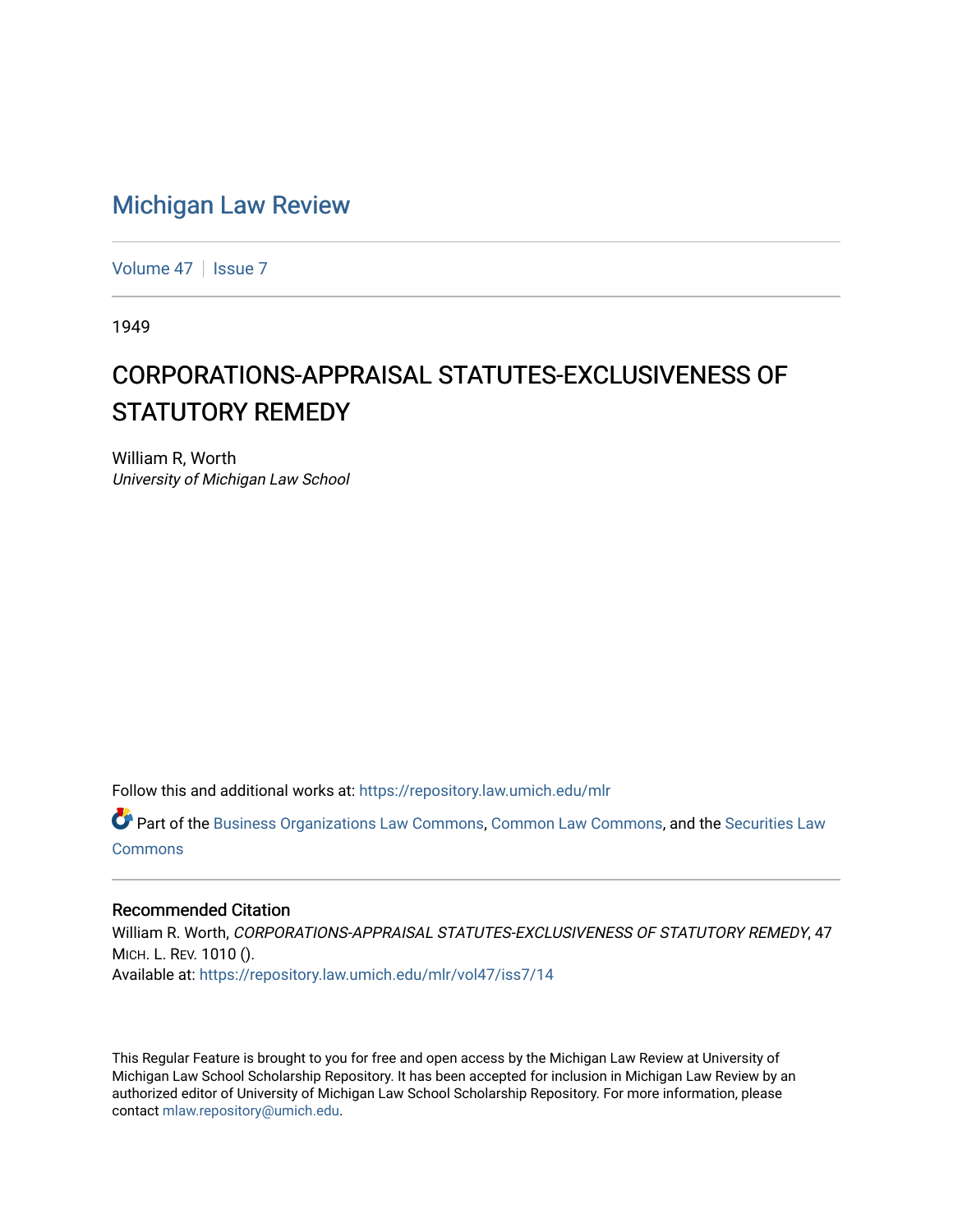CORPORATIONS-APPRAISAL STATUTES-EXCLUSIVENESS OF STATUTORY REM-EDY-Defendant corporation's charter provided for retirement 'of preferred stock at par plus accumulated dividends, before payment could be made to common stockholders, in the event of dissolution or "recapture" of its assets by the enfranchising city. Under authority of a majority vote of its stockholders, the corporation conveyed all its assets to defendant City of Quincy, the enfranchising city. Defendants offered to pay preferred stockholders only \$150 per share, although par plus accumulated dividends amounted to \$205 and some common stockholders had already received \$5 per share. Plaintiffs, preferred stockholders, sued to secure full payment, but the trial court held that their only remedy was assertion of the statutory right to appraisal and payment.1 On appeal, *held,*  reversed. The statutory remedy is not exclusive when the distribution agreement is in fraud of stockholders' rights. *Opelka v. Quincy Memorial Bridge Co.,*  (Ill. App. 1948) 82 N.E. (2d) 184.

Absent an express statutory mandate to the contrary,<sup>2</sup> courts have usually

1 Ill. Ann. Stat. (Smith-Hurd, 1934) c. 32, §157.73.

<sup>2</sup>The appraisal remedy has been made exclusive by statute in four jurisdictions, although only Michigan extends the remedy to cover a sale of total assets. Cal. Corp. Code (Deering, 1948) §4123; Mich. Comp. Laws (1948) §§450.44, 450.54; Pa. Stat. Ann. (Purdon, 1948) tit. 15, §2852-908; Rev. Laws of Hawaii (1945) §8387. Several jurisdictions provide in terms that the dissenter is concluded by the vote of assenting stockholders if he fails to commence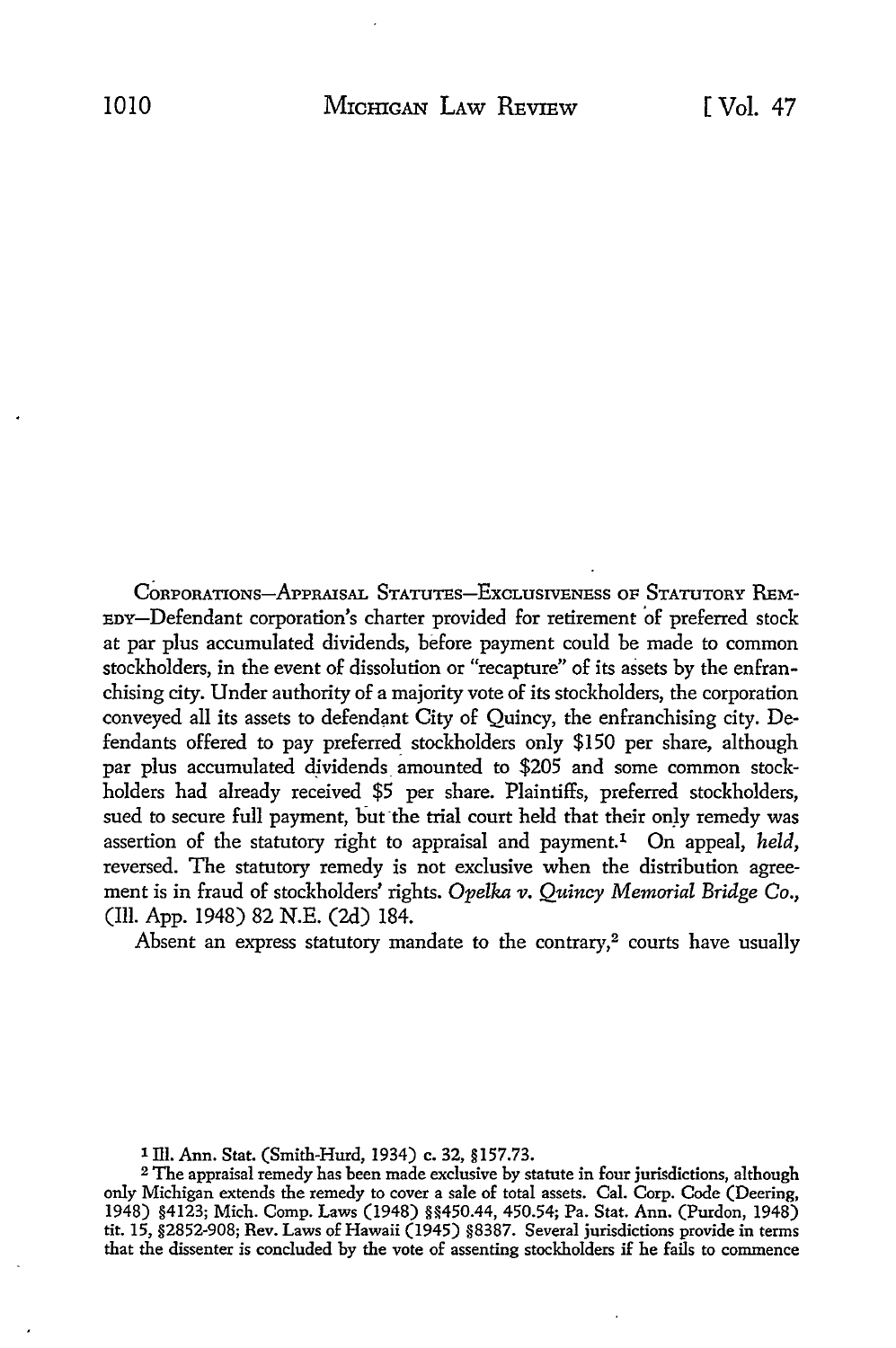reached the result of the principal case.<sup>3</sup> When statutes were enacted permitting fundamental alterations in the purposes and powers of a corporation by less than a unanimous. vote of stockholders, the minority stockholder was necessarily deprived of his common law right to prevent such alterations.<sup>4</sup> Appraisal provisions find their origin in a theory of compensation for this deprivation. These two types of statutes together form a legislative attempt to balance the necessity of adjusting corporate mechanisms to business exigencies against the injustice to the minority stockholder of compelling him to suffer changes in his investment against his wishes.<sup>5</sup> Thus, the usual approach of the courts has been that appraisal statutes are designed to give the dissenting stockholder relief against a legal but personally unfavorable act of the majority. The cases reiterate that common law remedies are still available to prevent action by the corporation in excess of the statutory authority, $6$  and that the appraisal remedy will not be held exclusive where there is showing of fraud<sup>7</sup> or oppressive and inequitable treatment of the minority.8 One argument against this view is that the corporation may thereby be forced to cope with a multiplicity of suits in different forums prosecuted on different theories, with the resultant possibility of varying recoveries for identical interests.<sup>9</sup> Other arguments are based on the continuing pos-

sibility of extortion through strike suits and the difficulty of rescinding a completed transaction of the type and magnitude usually involved.10 However, the consensus of judicial opinion seems to be that the general statutory purpose

proceedings under the statutes; e.g., Ill. Ann. Stat. (Smith-Hurd, 1934) c. 32, §157.73; Ohio Code (Throckmorton, 1948) §8623-72, but these have been construed to leave open the possibility of attack for fraud and illegality, or possibly to make such action a condition precedent to commencement of any type of suit. Harbine v. Dayton Malleable Iron Co., 61 0. App. 1, 22 N.E. (2d) 281 (1939); Johnson v. Lamprecht, 133 0. St. 567, 15 N.E. (2d) 127 (1938); Morris v. Columbia Apartments Corp., 323 Ill. App. 292, 55 N.E. (2d) 401 (1944). Only Washington expressly provides for preservation of the equitable remedy for fraud. Wash. (Rem.) Rev. Stat. (Supp. 1940) §3803-36.

<sup>3</sup>13 FLETCHER, CYc. CoRP., perm. ed., §5893 (1943).

<sup>4</sup>Mayfield v. Alton Ry., Gas & Blee. Co., 198 Ill. 528, 65 N.E. 100 (1902).

5Chicago Corp. v. Munds, 20 Del. Ch. 142, 172 A. 452 (1934); In re Timmis, 200 N.Y. 177, 93 N.E. 522 (1910).

<sup>6</sup>Wheatley v. Root Co., 147 0. St. 127, 69 N.E. (2d) 187 (1946); Starret Corp. v. 5th Ave. & 29th St. Corp., (D.C. N.Y. 1932) 1 F. Supp. 868; Genl. Inv. Co. v. Lake Shore & M.S. Ry. Co., (C.C.A. 6th, 1918) 250 F. 160 at 174.

7 Cole v. Natl. Cash Credit Assn., 18 Del. Ch. 47, 156 A. 183 (1931); Wall v. Anaconda Copper Mining Co., (D.C. Mont. 1914) 216 F. 242; Porges v. Vadsco Sales Corp., (Del. Ch. 1943) 32 A. (2d) 148 (actual or constructive fraud).

<sup>8</sup>Outwater v. Public Service Corp., 103 N.J. Eq. 461, 143 A. 729 (1928), affd. 104 N.J. Eq. 490, 146 A. 916 (1929); MacArthur v. Port of Havana Docks Co., (D.C. Me. 1917) 247 F. 984. But see Hottenstein v. York Ice Machinery Co., (D.C. Del. 1942) 45 F. Supp. 436, holding that relief may be afforded only if the plan is so unfair as to shock the conscience and amount to actual fraud.

<sup>9</sup>See Adams v. United States Distributing Corp., 184 Va. 134 at 146, 34 S.E. (2d) 244 (1945), where the court regarded it as "inconceivable ... that the legislature ever intended that dissenting stockholders ... should receive different values for their shares."

10 Ballantine & Sterling, "Upsetting Mergers and Consolidations: Alternative Remedies of Dissenting Shareholders in California," 27 CALIF. L. REv. 644 (1939). But to the effect that danger of strike suits has been overemphasized, see Lattin, "A Reappraisal of Appraisal Statutes," 38 MICH. L. REV. 1165 (1940).